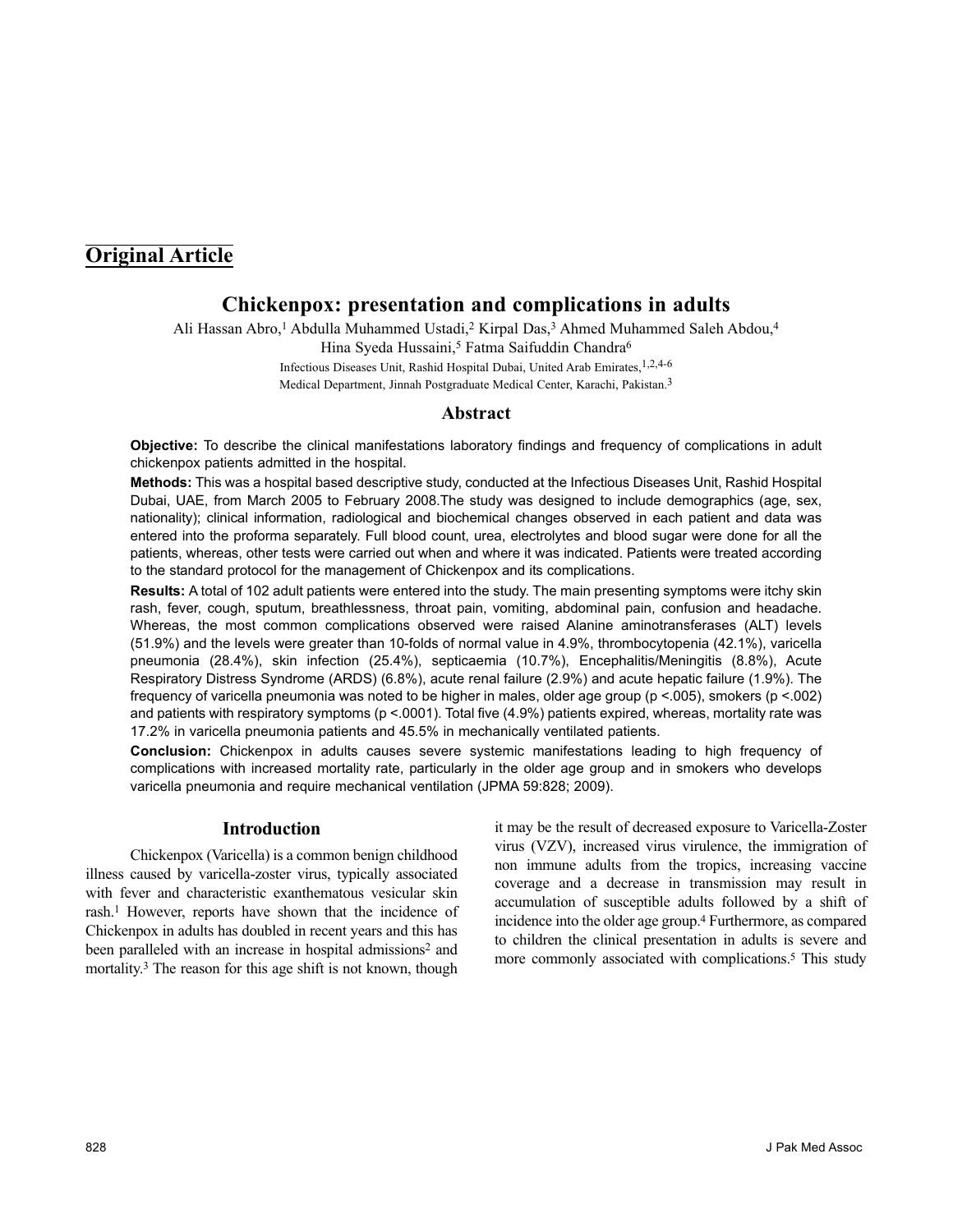was conducted to describe the clinical presentation, laboratory findings and frequency of complications in adult chickenpox patients admitted in the hospital.

#### **Patients and Methods**

This was a hospital based descriptive study conducted from March 2005 to February 2008 at the Infectious Diseases Unit, Rashid Hospital Dubai, UAE. Rashid hospital is one of the biggest tertiary hospitals in Dubai, accredited by the Joint Commission International (JCI). A separate proforma was filled for each case entered into the study. The study was designed to include demographics (age, sex, nationality); clinical information, radiological and biochemical changes observed in each patient. Data was entered into a proforma separately.

The patients who presented with typical pleomorphic skin rash of chickenpox or recently had chickenpox but rash had subsided at the time of presentation and these patients were admitted with one of the complications of chickenpox, were included in the study. The patients with skin rash only were considered to have simple chickenpox, whereas, those with evidence of involvement of systemic organs particularly with significant hepatic dysfunction were considered to have disseminated disease. On admission, full blood count (FBC), blood sugar, urea and electrolytes were done for all the patients, whereas, liver function test (LFT), viral hepatitis serology, serum amylase, coagulation profile, Mycoplasma antibodies, Legionella antibodies, sputum culture, blood culture, x-ray chest, ultrasound abdomen, CT brain, lumbar puncture, CT chest, MRI brain, EEG and nerve conduction study were done when and where it was necessary. The patients were considered to have varicella pneumonia if the chest radiograph on admission showed changes consistent with acute infection (diffuse nodular/reticular changes).<sup>6</sup>

Management was done as per standard guidelines for the management of chickenpox and its complications. The patients who presented within 72 hours of development of skin rash, varicella pneumonia, encephalitis, pregnant females, patients on immune suppressive therapy and with immune deficiency state received intravenous Acyclovir 10mg/kg body weight in three divided doses for 7-10 days. The majority of the patients with varicella pneumonia, secondary bacterial skin infection and those with evidence of systemic bacterial infection also received antibiotics. Intravenous steroids, Immunoglobulin, ventilator support and haemofiltration were used as an adjunctive or supportive therapy in a few patients; particularly in patients with severe varicella pneumonia associated with multi-organ failure and Guillain Barre Syndrome (GBS). Data was analyzed by SAS Enterprise Guide 4.1. A p value of  $\leq 0.05$  was taken as significant for difference in all statistical analysis.

#### **Results**

A total of 102 patients were included in the study. Overall, the mean age of the patients included in the study was  $33.02 \pm 10.20$  years (14-65 years), males outnumbered the females, 86  $(84.3\%)$  vs 16  $(15.6\%)$  and there was no significant age difference between the two groups. Most of the patients were expatriates who visited or lived in the UAE. Out of 102 patients, 75 (73.5%) were Indian and 27 (26.4%) were from Pakistan, Sri Lanka, Philippines and other nationalities. Majority of the male patients were labourers, working in construction companies, agriculture fields and industries. Most of the patients were living in labour camps or sharing accommodation and had positive history of contact with chickenpox patient. Pleomorphic itchy skin rash and fever were the most common presenting symptoms; however three patients presented with history of recent skin rash which subsided at the time of presentation and these patients presented with neurological complication of the disease (Table-1).

**Table-1: Clinical data of 102 patients with chickenpox.**

| Clin. Parameter   | No $\left(\frac{9}{6}\right)$ | Clin. Parameter       | No $(\% )$ |
|-------------------|-------------------------------|-----------------------|------------|
|                   |                               |                       |            |
| Males             | 86(84.3)                      | Sputum                | 32(31.3)   |
| Females           | 16(15.6)                      | <b>Breathlessness</b> | 22(21.5)   |
| Smoker            | 37(36.2)                      | Throat pain           | 19(18.6)   |
| <b>Diabetes</b>   | 13(12.7)                      | Vomiting              | 15(14.7)   |
| Pregnant          | 3(2.9)                        | Abdomen pain          | 13(12.7)   |
| Immunosuppressive | 3(2.9)                        | Confusion             | 10(9.8)    |
| Skin rash         | 99(97)                        | Headache              | 9(8.8)     |
| Fever             | 87(85.3)                      | Loose motions         | 6(5.8)     |
| Itching           | 68(66.6)                      | Chest pain            | 3(2.9)     |
| Cough             | 39(38.2)                      | Fits                  | 3(2.9)     |

Out of 102 study patients, 53 (51.9%) had alanine transaminase (ALT) levels above the reference range, with mean ALT levels  $244.26 \pm 139.09$  U/L (range = 12-8153 U/L) and levels exceeded 10-fold the upper value in 5 (4.9%) patients. Two patients developed acute hepatic failure. Thrombocytopenia was observed in 43 (42.1%) patients, with mean platelet count  $176.15 \pm 107.42 \times 10^{3}$ /ul (24-937x10<sup>3</sup>/ul).

**Table-2: Complications of Chickenpox in 102 adult patients.**

| Complication       | No $\left(\frac{9}{6}\right)$ | Complication             | No $\left(\frac{9}{6}\right)$ |
|--------------------|-------------------------------|--------------------------|-------------------------------|
| V.Pneumonia        | 29(28.4)                      | Encephalitis/ Meningitis | 9(8.8)                        |
| $ARDS*$            | 7(6.8)                        | Guillain Barre Syndrome  | 1(0.9)                        |
| Skin infection     | 26(25.4)                      | Cerebellar Ataxia        | 2(1.9)                        |
| Septicaemia        | 11(10.7)                      | Stroke                   | 1(0.9)                        |
| Raised ALT         | 53(51.9)                      | Thrombocytopenia         | 43(42.1)                      |
| Acute hepatitis    | 5(4.9)                        | Leucopenia               | 2(1.9)                        |
| Hepatic failure    | 2(1.9)                        | Leucocytosis             | 27(26.4)                      |
| Pancreatitis       | 2(0.9)                        | Raised urea              | 14(13.7)                      |
| Appendicitis       | 1(0.9)                        | Acute renal failure      | 3(2.9)                        |
| Cholecystitis      | 1(0.9)                        | Myocarditis              | 1(0.9)                        |
| Mega colon (Fig-1) | 1(0.9)                        | Multi-organ failure      | 5(4.9)                        |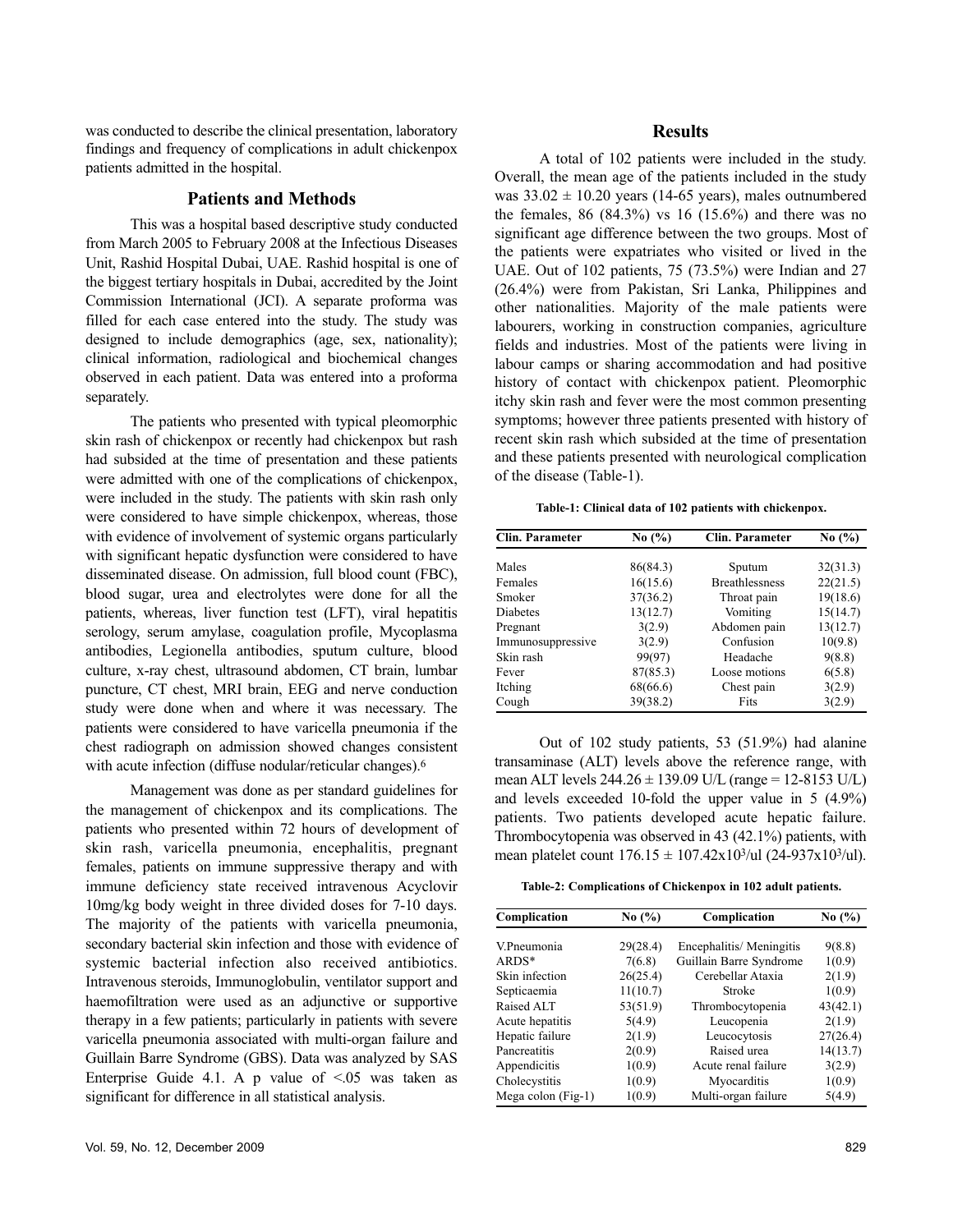Twenty nine (28.4%) patients developed varicella pneumonia and all of them were males except two (Table-2). The frequency of varicella pneumonia was noted to be greater than three times in patients aged 35 years and above, Odds Ratio  $(OR)$  3.4 (1.4-82), P <.005, whereas smokers had more than two times the risk to develop varicella pneumonia, OR- 2.77  $(1.15-6.68)$ , P < 02. The males and the patients with chest symptoms (breathlessness, OR- 17.5 (5.48-55.93) P <.0001, cough OR- 11.5 (4.17-31.64) P <.0001, and sputum OR- 17.0  $(5.97-48.31.6)$  P <.0001) also had increased frequency of varicella pneumonia.

Twenty six (25.4%) patients had skin infection. Streptococcus and Staphylococcus aureus were the most common organisms isolated on culture. Eleven (10.7%) patients had evidence of septicaemia and majority of them also had varicella pneumonia and Staphylococcus aureus was the common (in 8 patients) organism isolated on blood culture. Seven (6.8%) patients developed acute respiratory distress syndrome (ARDS). Nine (8.8%) patients were diagnosed to have encephalitis/meningitis after lumbar puncture and MRI. Blood urea was raised above the reference range in 14 (13.7%) patients and 3 (2.9%) patients developed acute renal failure. Creatinine phosphokinase (CPK) was raised in 6 (5.8%) patients above the reference range (82-2163 U/L).

Overall, 78 (76.4%) patients received intravenous Acyclovir and 58 (56.8%) patients were also given Antibiotics. Eleven (10.7%) patients received steroids as an adjunctive therapy due to severe thrombocytopenia, GBS and severe varicella pneumonia. Immunoglobulin was used in two



Figure: Gross distension and wall thickening of the colon, particularly the ascending colon.

patients who had thrombocytopenia and GBS. Two patients with ARF required haemodialysis, whereas plasmapheresis was advised in one patient who had GBS. Among 11 (10.7%) patients who required mechanical ventilation due to severe respiratory distress, 10 (9.8%) patients had varicella pneumonia. The mean hospital stay was  $7.45 \pm 4.55$  days (3-25 days) and it was longer in patients with varicella pneumonia than those without it, with mean hospital stay 10.1  $\pm$  5.96 vs 6.39  $\pm$  3.36 days, p <.003. Total five (4.9%) patients expired and all of them had severe varicella pneumonia (17.2% of varicella pneumonia patients) required mechanical ventilation and accounted for 45.4% of mechanical ventilated patients. The patients with GBS, cerebellar ataxia and stroke were discharged with minimal disability and they recovered completely within six weeks.

### **Discussion**

Chickenpox (Varicella) is a common infection of childhood typically affecting children aged 2-8 years and usually follows a benign outcome.<sup>7</sup> However, adults have severe clinical manifestations with high complication and mortality rate.<sup>8</sup> There is limited data on pathogenesis of varicella, infection usually occurs by an air borne route but it is uncertain whether route of entry is conjunctiva, pharynx or lungs.<sup>7</sup> Primary viremia starts at 96 hours, probably following replication in the regional lymph nodes. The second stage of viral replication takes place in the lymph nodes, lungs, bone marrow, liver, pancreas and adrenal glands, and involves mainly macrophages.<sup>9</sup> Due to the systemic nature of the disease, varicella can involve any organ of the body; as it was observed in this case series. Males, smokers, pregnancy and immunodeficient individuals are associated with higher complication rates.10,11 Varicella pneumonia is the most common complication in adults and its incidence has been reported variably. Gregorakos et all reported the incidence of varicella pneumonia as high as 50%, whereas Hockberger et al<sup>12</sup> reported the incidence in 15-25% adults with chickenpox. In this study, 28.4% of the patients with chickenpox developed varicella pneumonia which is almost consistent with the above reports. Varicella-Zoster virus is frequently associated with mild hepatitis but rarely with acute liver failure.<sup>13</sup> The sub clinical hepatitis and elevated liver enzymes are more common in adults and frequently associated with varicella pneumonia.<sup>14</sup> In this case series, 51.9% patients had ALT above the reference range and five (4.9%) of them had ALT in the range of acute hepatitis, a significantly high percentage, as of our knowledge not reported earlier. Furthermore, the patients with varicella pneumonia were also found to have significant derangement of liver function tests including two who developed acute hepatic failure.